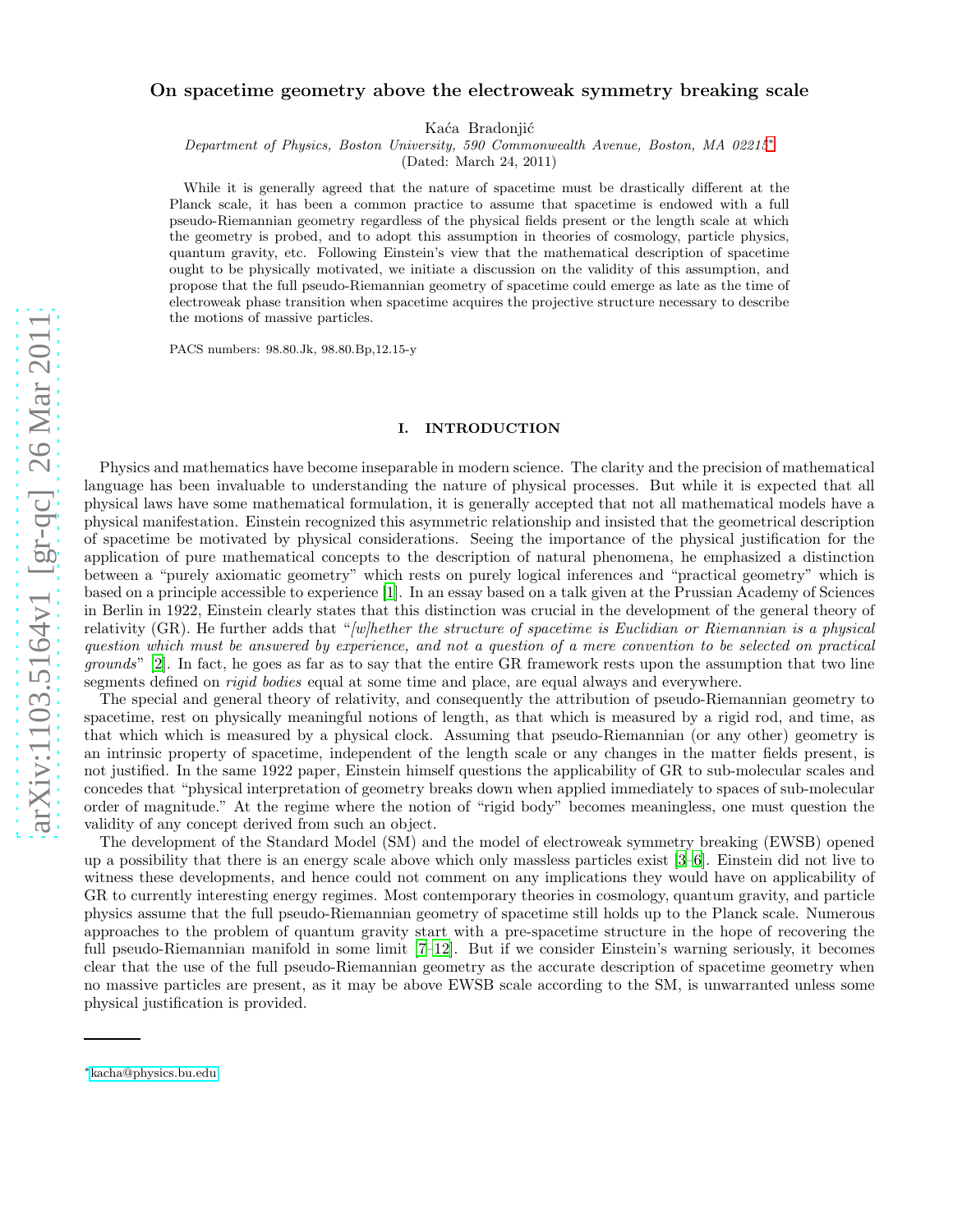## II. PRACTICAL GEOMETRY AND THE STANDARD MODEL

Today we know that relativity, along with its fundamental notions of length and time, is in fact applicable to sub-molecular regimes and to particle physics. This success is owed to the fact that the notions of length and time, although initially defined as measured by a rigid rod and a physical clock, can be retained at the particle level if they are redefined using massless and massive particles as measuring tools. As a matter of fact, Ehlers, Pirani, and Schild showed that a full pseudo-Riemannian spacetime geometry can be constructed from paths of massless and massive particles by imposing two physically motivated compatibility conditions between the two sets of paths [\[13,](#page-3-6) [14\]](#page-3-7). One should, however, keep in mind Einstein's warning that, while such extrapolation may be possible, it should not be made without caution [\[2\]](#page-3-1):

"For even when it is a question of describing the electrical elementary particles constituting matter, the attempt may still be made to ascribe physical importance to those concepts of fields that have been physically defined for the purpose of describing the geometrical behavior of bodies that are large as compared with the molecule. Only the outcome can decide the justification of such an attempt, which postulates physical reality for the fundamental principles of Reimann's geometry outside of the domain of their physical definitions."

The enormous experimental success of the Standard Model, which assumes that spacetime is pseudo-Riemannian, provides the evidence Einstein would have demanded. The success is, however, restricted to energies for which experimental tests have been possible, and for which both massive and massless particles are present. While a pseudo-Riemannian manifold seems appropriate for modeling spacetime which accommodates the massless and massive particles, according to the SM, our universe underwent several phase transitions, one of which is the electroweak symmetry breaking [\[15,](#page-3-8) [16\]](#page-3-9). According to the SM, prior to EWSB, the Higgs field had a vanishing vacuum expectation value (vev) and all the particles were massless. If all physical particles are massless above EWSB scale, the set of available "instruments" for measuring space and time is significantly reduced. We could then ask:

"Can we justifiably extrapolate the pseudo-Riemannain geometry to spacetime in the energy regimes where particles, as a matter of principle and in accordance with physical laws do not have mass?"

If we consider such regimes and take Einstein seriously, it is clear that the use of pseudo-Riemannain geometry as a description of spacetime, or standard GR, in such circumstances ought to be questioned. This is a general question, and its relevance is *independent* of the particular mechanism guiding the loss or generation of mass, or energy scale at which it happens. The Higgs mechanism is discussed here because it gives at least one simple and well-accepted model in which masses vanish, at least to a first approximation (neglecting interactions with thermal or quantum fluctuations). The electroweak scale is also interesting since it is possible to probe it experimentally. One may object that particles, including Higgs boson, are never really massless due to radiative corrections which induce thermal mass terms and that, due to this induced mass, particles propagate along non-null geodesics in thermal plasma. However, the framework of thermal field theory assumes that the full pseudo-Riemannian structure of spacetime is there in the first place. It also requires that one is working at finite temperature, which we need not do. Accessing a short distance scale, in a high energy collision for example, does not necessarily imply that one is working in a thermal background corresponding to that scale. In addition, one can always consider what happens at length scales which are below the mean free path of the collisions with the thermal background. The details of the Higgs mechanism do not eliminate the possibility that spacetime geometry may be different above the electroweak symmetry breaking scale, but below the Planck scale (where the manifold structure of spacetime itself is generally assumed to break down). This can only be verified or refuted empirically.

### III. TWO PHASES OF SPACETIME

We may ask what kind of properties we could attribute to spacetime if we had only massless fields at our disposal. A hint as to what a geometry of spacetime at such a scale may be can be found in the previously mentioned work by Ehlers, Pirani, and Schild who have shown that a full pseudo-Riemannian geometry of spacetime can be "built" from structures defined by paths of massless and massive particles and by imposing two compatibility conditions between them [\[13,](#page-3-6) [14\]](#page-3-7). The construction assumes a differentiable manifold and employs light rays (or free massless particles) and free massive particles as test bodies. Here "free" means not under influence of anything but gravitational effects. All the considerations of this formalism are local and assume that the manifold and the curves in question are differentiable. No consideration of the particle spin or other quantum numbers is made. In broad brushstrokes, the key steps of this axiomatic construction are: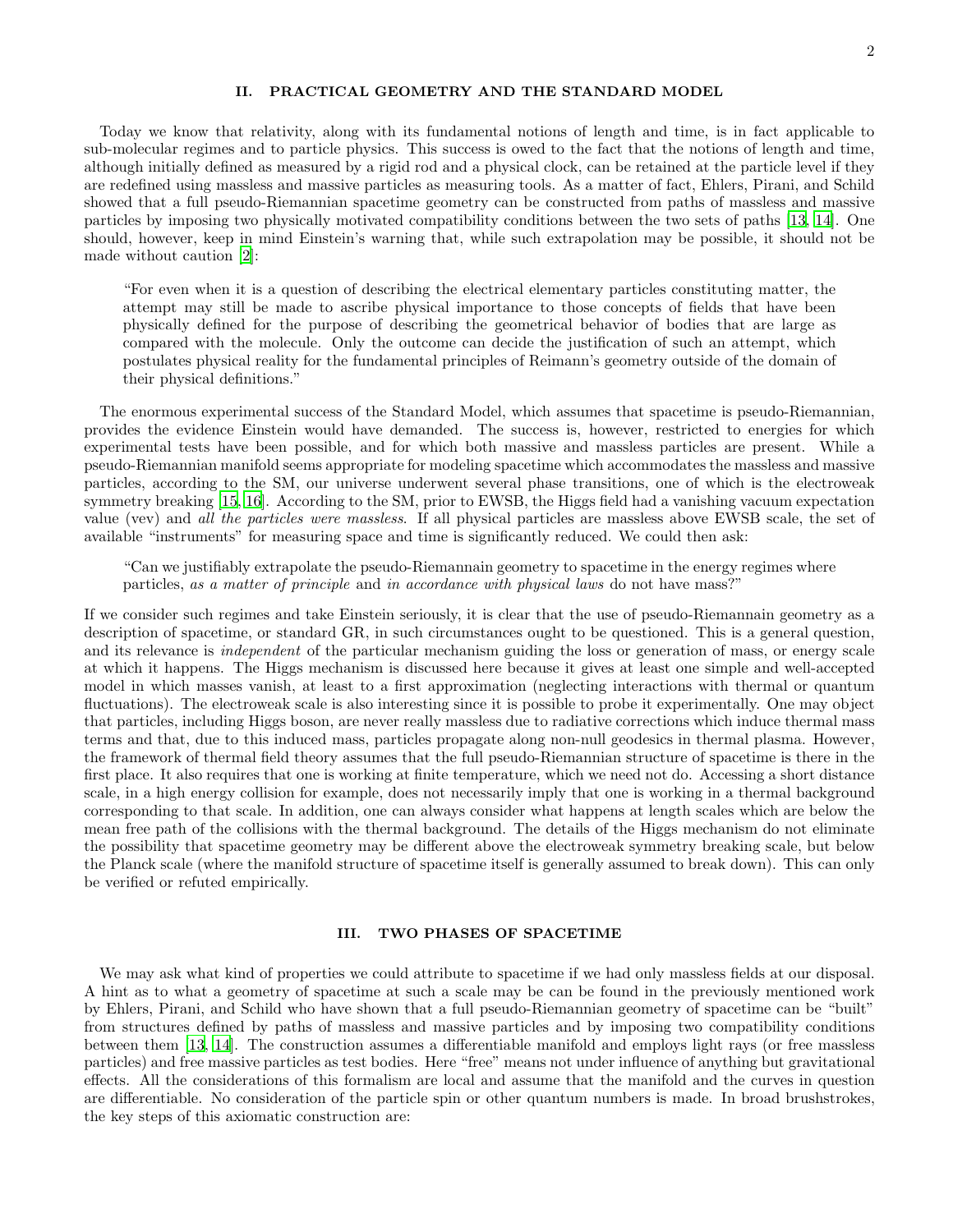• The propagation of light determines at each point of spactime an infinitesimal null cone and hence defines a conformal structure  $\mathcal C$  on  $M$ . This structure allows for distinction among time-like, null, and space-like vectors, directions, curves, etc., at each point of M. A conformal structure  $\mathcal C$  on a manifold is mathematically described by an equivalence class  $\{\Omega^2 g_{\mu\nu}\}\$  of metrics  $g_{\mu\nu}$  related by a positive factor  $\Omega^2$ , defined at every point of the manifold. Alternatively,  $\mathcal C$  can be described by a tensor density field

$$
\tilde{g}_{\mu\nu} = (-g)^{-\frac{1}{4}} g_{\mu\nu},\tag{1}
$$

where q is the determinant of the metric.  $\mathcal C$  is invariant under the conformal transformations of the metric

$$
g_{\mu\nu} \longrightarrow \Omega^2 g_{\mu\nu},\tag{2}
$$

where  $\Omega^2$  is a positive factor. Light rays are represented by null geodesics which are null curves contained in null hypersurfaces.

• The motions of freely falling massive particles determine a family of preferred unparametrized time-like curves at each point, and such a family at each point of M defines a *projective structure*  $P$  on M. World lines of freely falling particles are said to be  $\mathcal{C}\text{-time-like geodesics of }\mathcal{P}$ . Projective structure is mathematically represented by projective parameters

$$
\Pi^{\sigma}_{\rho\lambda} = \Gamma^{\sigma}_{\rho\lambda} - \frac{1}{5} (\delta^{\sigma}_{\rho} \Gamma_{\lambda} + \delta^{\sigma}_{\lambda} \Gamma_{\rho}),
$$
\n(3)

where  $\Gamma_{\rho} = \Gamma^{\sigma}_{\rho\sigma}$  is the trace of the affine connection. P is invariant under the projective transformations of the affine connection

$$
\Gamma^{\sigma}_{\rho\lambda} \longrightarrow \Gamma^{\sigma}_{\rho\lambda} + \frac{1}{5} (\delta^{\sigma}_{\rho} p_{\lambda} + \delta^{\sigma}_{\lambda} p_{\rho}), \tag{4}
$$

where  $p_{\rho}$  is an arbitrary one-form.

• Requiring two compatibility conditions: 1) that the null geodesics are also geodesics of  $P$ , and 2) that the ticking rate of a clock is independent of its history, leads to the full pseudo-Riemannian geometry.

The axiomatic construction of pseudo-Riemannian geometry from  $\mathcal C$  and  $\mathcal P$  and the two compatibility conditions illuminates the correspondence between the geometrical structures of spacetime and the physical fields, the behavior of which manifests these structures.

Penrose already suggested that, as we go back close to the Big Bang, masses of all known particles could be considered "effectively zero", and, assuming that particle interactions are conformally invariant, the early geometry is reduced to the conformal geometry [\[17\]](#page-3-10). According to this scenario, the particles never go to exactly zero mass and, at all stages, the full conformal and projective structures can be meaningfully defined. The argument presented here is different as we consider a phase where there are no massive particles at all and propose that such conformal geometry could happen at much lower energy.

If we restrict ourselves to an energy regime where there are no massive particles, the physically motivated axiomatic construction of *practical* pseudo-Riemannian geometry of Ehlers, Pirani and Schild is not possible, as the absence of massive particles does not allow for the "construction" of the projective structure. But in Einstein's own words,"[a]ccording to the general theory of relativity, the geometrical properties of space are not independent, but they are determined by matter" [\[1\]](#page-3-0). Since the matter fields in such a "massless" regime cannot manifest the projective structure in any way, maintaining that  $P$ , and hence the pseudo-Riemannian geometry, remains a property of spacetime is unjustified.

Removing  $P$  from the pseudo-Riemannian spacetime leaves us with spacetime endowed with  $C$ . Although such a spacetime is a mathematical possibility, it may not be physically meaningful. Even though ratios of lengths and angles, and conformal curvature are well defined in a conformally invariant spacetime [\[18\]](#page-3-11), it is an open question how, if at all, these structures are measurable, even in principle.

These considerations lead to a conclusion that spacetime may have two geometrical phases: the first, possibly conformal phase, and the second, the familiar full pseudo-Riemannian phase. If this is correct, then, in the framework of the SM, spacetime at energies above EWSB is in the first phase. As electroweak symmetry phase transition gives particles their masses, massive particles give rise to the projective structure, hence breaking the conformal symmetry of spacetime and resulting in the emergence of a full pseudo-Riemannian geometry. This description could apply to the universe as a whole, or to a small region of spacetime with an energy content high enough to recreate the conditions prior to EWSB. As previously noted, the considerations of this paper do not depend on the details of the process by which particles acquire or lose mass, but only assume that there is an energy above which particles are massless, and that they acquire mass below this energy. Whatever this energy may be is the energy at which we should question our assumption that spacetime is endowed with the full pseudo-Riemannian geometry.